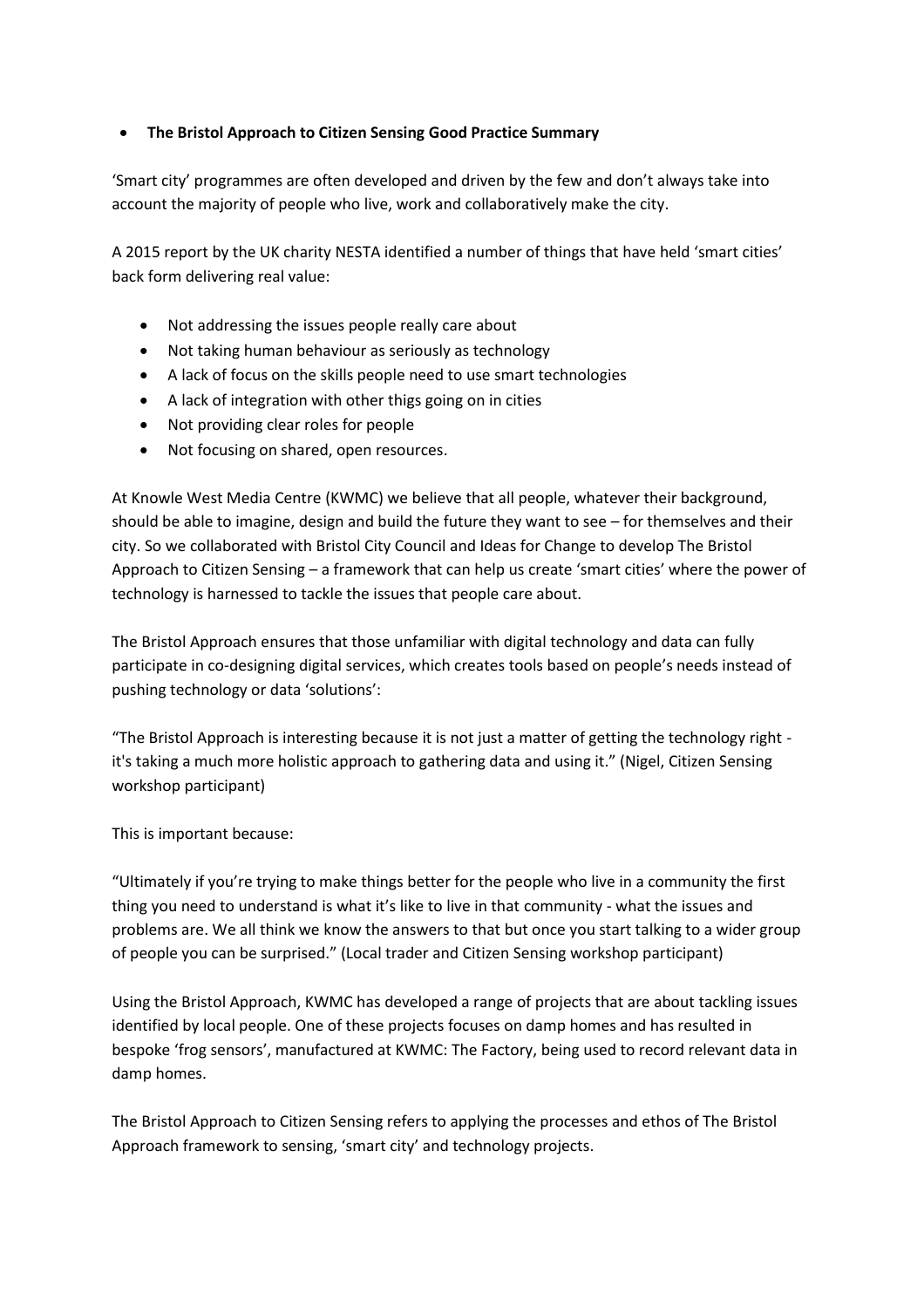'Citizen Sensing' is a process where people build, use, or act as, sensors – for example, identifying and gathering information (or 'data') that will help them to tackle an issue that's important to them. This sensing process could involve creating a bespoke temperature sensor from scratch or using a piece of technology that already has an in-built sensor, like a smartphone. However simple or complex the technology, and whatever the data being gathered, citizen sensing is about empowering and enabling people to use technology for social good.

We have completed The Bristol Approach framework with three different groups tackling three different issues: damp in homes, mental health and food waste.

Throughout the framework a diverse range of people have participated in activities and events. For example the first workshop, Imagine Bristol included 34 people aged 13-80, coming from a range of different areas of expertise and background. At the Easton, Lawrence Hill & Ashley Neighbourhood Partnership meeting we ran a workshop Redfield Educate Together where we engaged with residents from a variety of backgrounds.

By asking people that attended these events why they had come along we were able to gain a better picture of what motivates participation in The Bristol Approach:

"I came here to see how we can create things to help people living in horrible conditions." Maddy, workshop participant.

"The concept of the commons interests me greatly - that's what brought me here." Ilaria, workshop participant."

While developing a solution to the issue of damp in Bristol, engaged stakeholders generate resources that can be appropriated and forked by other communities of citizens facing a similar issue. This is likely to foster the emergence of new collaborations within and across cities, as well as strengthening an ecosystem for citizen driven innovation and empowerment.

Throughout the pilot process a range of evaluation data was gathered from participants, partners and staff, including through evaluation forms, reflective writing, interviews and creative strategies in workshop contexts. The headline learning points overall were:

- Defining issues in terms of 'lack of' is successful as it highlights what data is missing and can therefore lead more clearly towards solutions. It is also important, alongside this style of framing, to make space for positive imagining, therefore avoiding pitfalls of negativity and keeping positive change as the goal.
- In a commons structure it is unrealistic (and unnecessary) to expect that everyone will participate in every aspect of design. A 1% of super- engaged and active participants generally proves the norm. However, all contributions are essential in the over-all ecosystem of participation. It is also vital that the process remains open new participants and existing participants to step-up their contribution. Key points also need to be identified through the process for participatory decision-making. Again an effective online tool that aids the codesign decision-making process in the above ways is critical to develop.